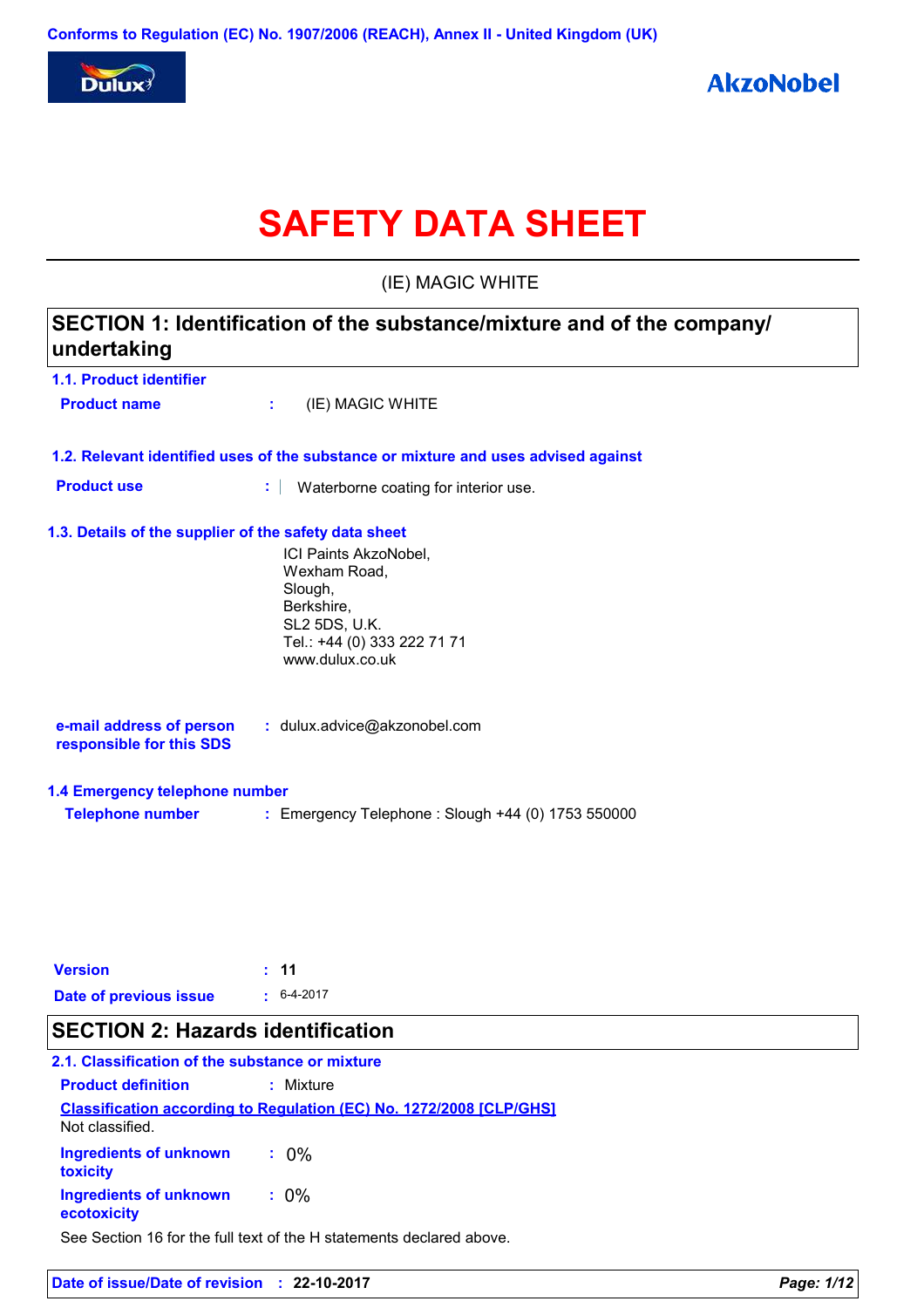# **SECTION 2: Hazards identification**

See Section 11 for more detailed information on health effects and symptoms.

| <b>Tactile warning of danger : Not applicable.</b>                                                                                                              |                                                                                                                            |
|-----------------------------------------------------------------------------------------------------------------------------------------------------------------|----------------------------------------------------------------------------------------------------------------------------|
| <b>Containers to be fitted</b><br>with child-resistant<br>fastenings                                                                                            | : Not applicable.                                                                                                          |
| <b>Special packaging requirements</b>                                                                                                                           |                                                                                                                            |
| <b>Annex XVII - Restrictions</b><br>on the manufacture,<br>placing on the market and<br>use of certain dangerous<br>substances, mixtures and<br><b>articles</b> | : Not applicable.                                                                                                          |
| <b>Supplemental label</b><br>elements                                                                                                                           | : Contains C(M)IT/MIT(3:1). May produce an allergic reaction.                                                              |
| <b>Disposal</b>                                                                                                                                                 | P501 - Dispose of contents and container in accordance with all local, regional,<br>national or international regulations. |
| <b>Storage</b>                                                                                                                                                  | Not applicable.<br>÷                                                                                                       |
| <b>Response</b>                                                                                                                                                 | : P312 - Call a POISON CENTER or doctor if you feel unwell.                                                                |
| <b>Prevention</b>                                                                                                                                               | : P262 - Do not get in eyes, on skin, or on clothing.                                                                      |
| <b>General</b>                                                                                                                                                  | : P102 - Keep out of reach of children.<br>P101 - If medical advice is needed, have product container or label at hand.    |
| <b>Precautionary statements</b>                                                                                                                                 |                                                                                                                            |
| <b>Hazard statements</b>                                                                                                                                        | : No known significant effects or critical hazards.                                                                        |
| <b>Signal word</b>                                                                                                                                              | : No signal word.                                                                                                          |

**Other hazards which do :** : None known.

#### **not result in classification**

### **SECTION 3: Composition/information on ingredients**

| <b>3.2 Mixtures</b>            | : Mixture                                 |           |                                                                                                                                                                                                                                                                               |             |  |  |  |
|--------------------------------|-------------------------------------------|-----------|-------------------------------------------------------------------------------------------------------------------------------------------------------------------------------------------------------------------------------------------------------------------------------|-------------|--|--|--|
|                                |                                           |           | <b>Classification</b>                                                                                                                                                                                                                                                         |             |  |  |  |
| <b>Product/ingredient name</b> | <b>Identifiers</b>                        | $%$ (w/w) | <b>Regulation (EC) No. 1272/2008</b><br><b>[CLP]</b>                                                                                                                                                                                                                          | <b>Type</b> |  |  |  |
| $\mathcal{Q}(M)$ IT/MIT(3:1)   | CAS: 55965-84-9<br>Index:<br>613-167-00-5 | l<0.0015  | Acute Tox. 3. H301<br> Acute Tox. 3, H311<br>Acute Tox. 3, H331<br> Skin Corr. 1B, H314<br>Eye Dam. 1, H318<br> Skin Sens. 1, H317<br>Aquatic Acute 1, H400 (M=1)<br>Aquatic Chronic 1, H410 (M=1)<br>See Section 16 for the full text of the H<br>statements declared above. | [1]         |  |  |  |

There are no additional ingredients present which, within the current knowledge of the supplier and in the concentrations applicable, are classified as hazardous to health or the environment, are PBTs, vPvBs or Substances of equivalent concern, or have been assigned a workplace exposure limit and hence require reporting in this section.

#### **Type**

[1] Substance classified with a health or environmental hazard

[2] Substance with a workplace exposure limit

[3] Substance meets the criteria for PBT according to Regulation (EC) No. 1907/2006, Annex XIII

[4] Substance meets the criteria for vPvB according to Regulation (EC) No. 1907/2006, Annex XIII

[5] Substance of equivalent concern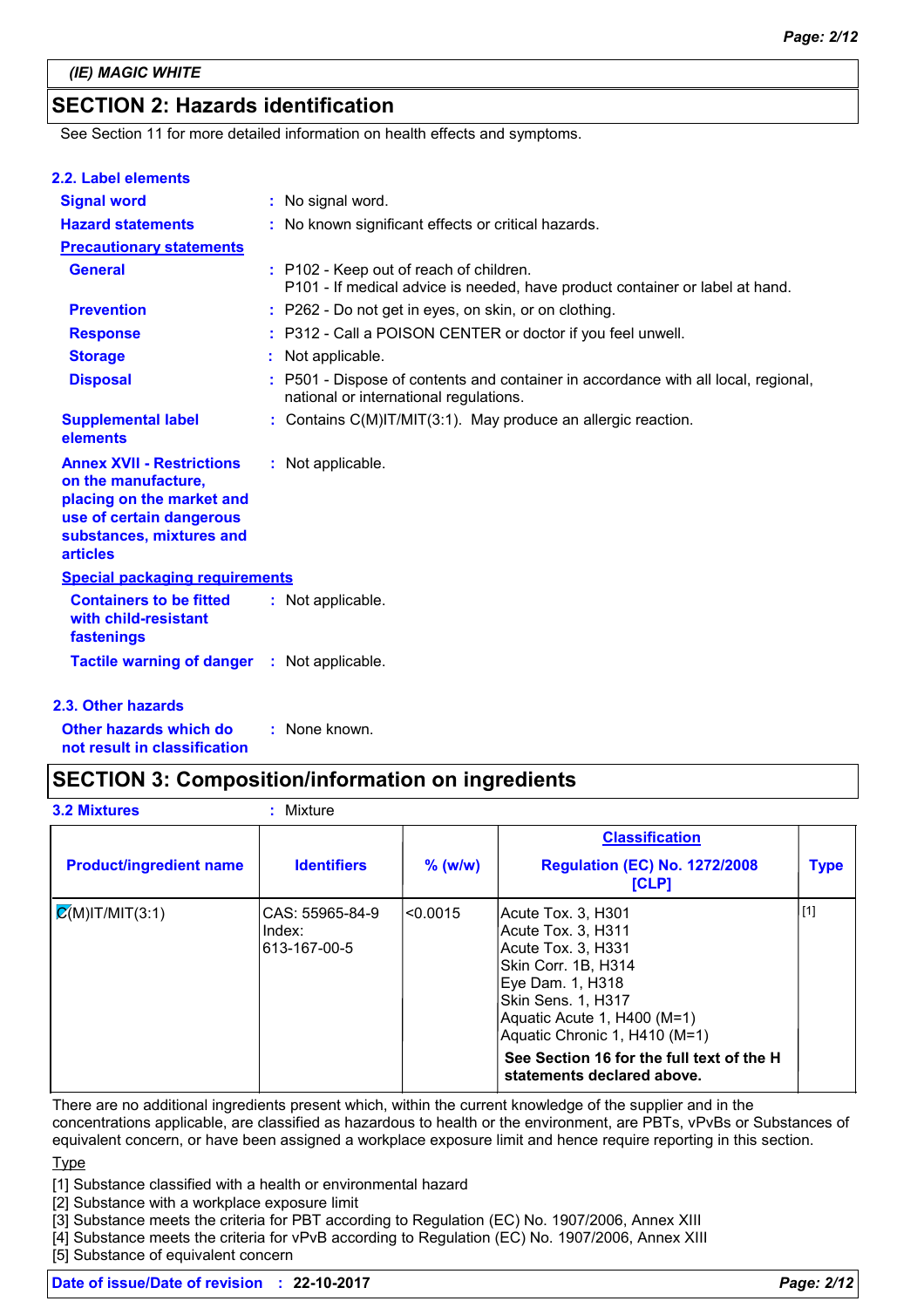## **SECTION 3: Composition/information on ingredients**

Occupational exposure limits, if available, are listed in Section 8.

### **SECTION 4: First aid measures**

| 4.1. Description of first aid measures |                                                                                                                                                                                                             |
|----------------------------------------|-------------------------------------------------------------------------------------------------------------------------------------------------------------------------------------------------------------|
| <b>General</b>                         | : In all cases of doubt, or when symptoms persist, seek medical attention. Never give<br>anything by mouth to an unconscious person. If unconscious, place in recovery<br>position and seek medical advice. |
| <b>Eye contact</b>                     | : Remove contact lenses, irrigate copiously with clean, fresh water, holding the<br>eyelids apart for at least 10 minutes and seek immediate medical advice.                                                |
| <b>Inhalation</b>                      | : Remove to fresh air. Keep person warm and at rest. If not breathing, if breathing is<br>irregular or if respiratory arrest occurs, provide artificial respiration or oxygen by<br>trained personnel.      |
| <b>Skin contact</b>                    | : Remove contaminated clothing and shoes. Wash skin thoroughly with soap and<br>water or use recognised skin cleanser. Do NOT use solvents or thinners.                                                     |
| <b>Ingestion</b>                       | : If swallowed, seek medical advice immediately and show the container or label.<br>Keep person warm and at rest. Do NOT induce vomiting.                                                                   |
| <b>Protection of first-aiders</b>      | : No action shall be taken involving any personal risk or without suitable training.                                                                                                                        |

#### **4.2. Most important symptoms and effects, both acute and delayed**

There are no data available on the mixture itself. The product is not classified as hazardous according to Regulation (EC) 1272/2008 as amended.

Repeated or prolonged contact with the mixture may cause removal of natural fat from the skin, resulting in nonallergic contact dermatitis and absorption through the skin.

If splashed in the eyes, the liquid may cause irritation and reversible damage.

This takes into account, where known, delayed and immediate effects and also chronic effects of components from short-term and long-term exposure by oral, inhalation and dermal routes of exposure and eye contact.

Contains C(M)IT/MIT(3:1). May produce an allergic reaction.

#### **4.3. Indication of any immediate medical attention and special treatment needed**

| <b>Notes to physician</b>           | : Treat symptomatically. Contact poison treatment specialist immediately if large<br>quantities have been ingested or inhaled. |
|-------------------------------------|--------------------------------------------------------------------------------------------------------------------------------|
| Constability Andrew American Artist | ta a Malaysia na matambang kana na matambang kanalang kanalang kanalang kanalang kanalang kanalang kanalang ka                 |

**Specific treatments :** No specific treatment.

See toxicological information (Section 11)

| <b>SECTION 5: Firefighting measures</b>                            |                                                                                                                              |  |
|--------------------------------------------------------------------|------------------------------------------------------------------------------------------------------------------------------|--|
| 5.1. Extinguishing media<br><b>Suitable extinguishing</b><br>media | : Recommended: alcohol-resistant foam, $CO2$ , powders, water spray.                                                         |  |
| <b>Unsuitable extinguishing</b><br>media                           | : Do not use water jet.                                                                                                      |  |
|                                                                    | 5.2. Special hazards arising from the substance or mixture                                                                   |  |
| <b>Hazards from the</b><br>substance or mixture                    | : Fire will produce dense black smoke. Exposure to decomposition products may<br>cause a health hazard.                      |  |
| <b>Hazardous thermal</b><br>decomposition products                 | : Decomposition products may include the following materials: carbon monoxide,<br>carbon dioxide, smoke, oxides of nitrogen. |  |
| 5.3. Advice for firefighters                                       |                                                                                                                              |  |
| <b>Special protective actions</b><br>for fire-fighters             | : Cool closed containers exposed to fire with water. Do not release runoff from fire to<br>drains or watercourses.           |  |
| <b>Special protective</b><br>equipment for fire-fighters           | : Appropriate breathing apparatus may be required.                                                                           |  |
| Date of issue/Date of revision : 22-10-2017                        | Page: 3/12                                                                                                                   |  |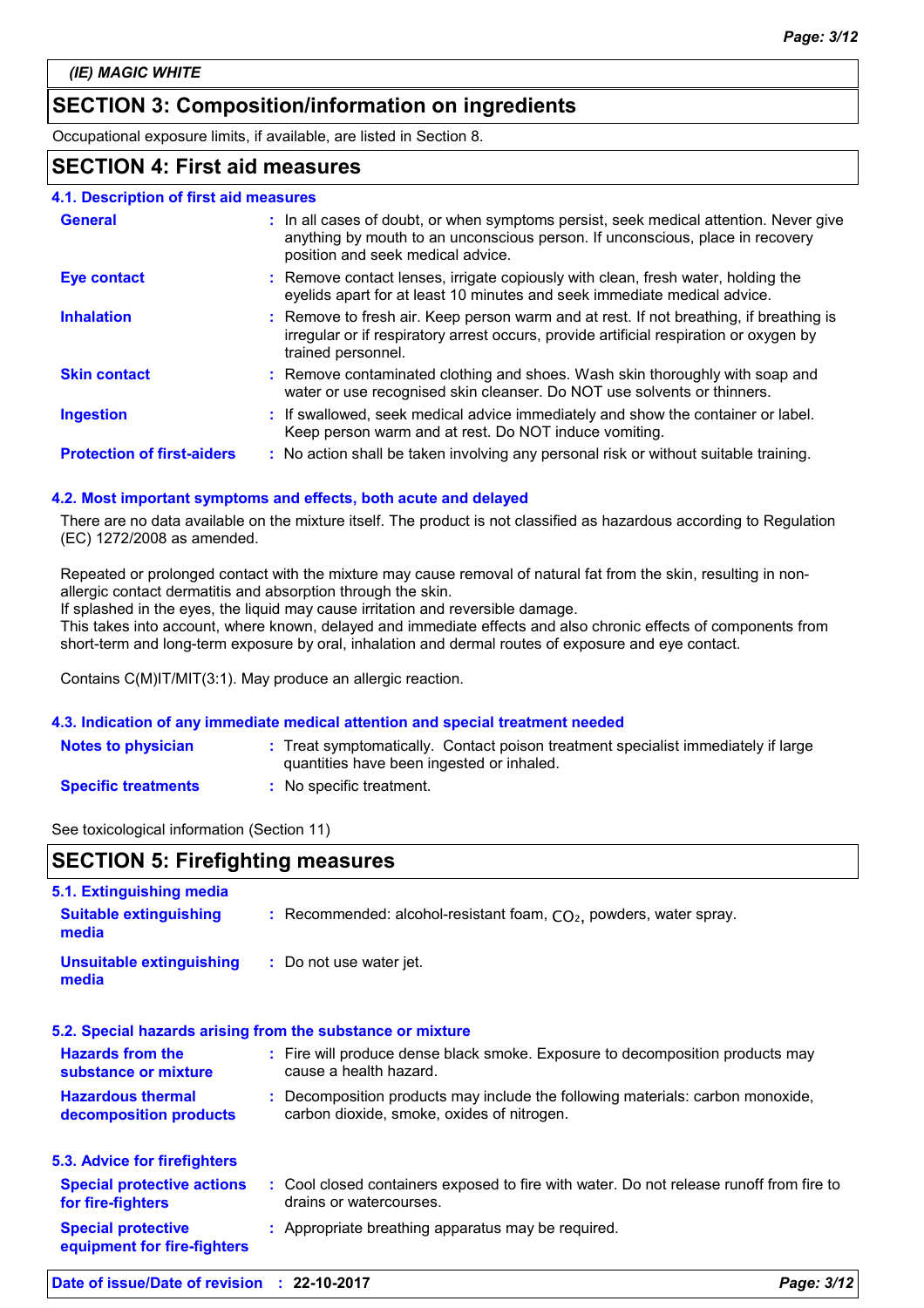### **SECTION 6: Accidental release measures**

| 6.1. Personal precautions, protective equipment and emergency procedures |  |                                                                                                                                                                                                                                                                                    |  |  |  |
|--------------------------------------------------------------------------|--|------------------------------------------------------------------------------------------------------------------------------------------------------------------------------------------------------------------------------------------------------------------------------------|--|--|--|
| For non-emergency<br>personnel                                           |  | : Avoid breathing vapour or mist. Refer to protective measures listed in sections 7<br>and $8.$                                                                                                                                                                                    |  |  |  |
| For emergency responders                                                 |  | : If specialised clothing is required to deal with the spillage, take note of any<br>information in Section 8 on suitable and unsuitable materials. See also the<br>information in "For non-emergency personnel".                                                                  |  |  |  |
| <b>6.2. Environmental</b><br>precautions                                 |  | : Do not allow to enter drains or watercourses. If the product contaminates lakes,<br>rivers, or sewers, inform the appropriate authorities in accordance with local<br>regulations.                                                                                               |  |  |  |
| 6.3. Methods and material<br>for containment and<br>cleaning up          |  | : Contain and collect spillage with non-combustible, absorbent material e.g. sand,<br>earth, vermiculite or diatomaceous earth and place in container for disposal<br>according to local regulations (see Section 13). Preferably clean with a detergent.<br>Avoid using solvents. |  |  |  |
| 6.4. Reference to other<br><b>sections</b>                               |  | : See Section 1 for emergency contact information.<br>See Section 8 for information on appropriate personal protective equipment.<br>See Section 13 for additional waste treatment information.                                                                                    |  |  |  |

### **SECTION 7: Handling and storage**

The information in this section contains generic advice and guidance. The list of Identified Uses in Section 1 should be consulted for any available use-specific information provided in the Exposure Scenario(s).

Avoid contact with skin and eyes. Avoid inhalation of vapour, spray or mist. **:** Eating, drinking and smoking should be prohibited in areas where this material is handled, stored and processed. Put on appropriate personal protective equipment (see Section 8). Never use pressure to empty. Container is not a pressure vessel. Always keep in containers made from the same material as the original one. Comply with the health and safety at work laws. Do not allow to enter drains or watercourses. **7.1 Precautions for safe handling**

#### **7.2 Conditions for safe storage, including any incompatibilities**

Store in accordance with local regulations.

#### **Notes on joint storage**

Keep away from: oxidising agents, strong alkalis, strong acids.

#### **Additional information on storage conditions**

Observe label precautions. Store in a dry, cool and well-ventilated area. Keep away from heat and direct sunlight. Keep container tightly closed.

No smoking. Prevent unauthorised access. Containers that have been opened must be carefully resealed and kept upright to prevent leakage.

#### **7.3 Specific end use(s) Recommendations :**

: Not available.

**Industrial sector specific : solutions**

: Not available.

### **SECTION 8: Exposure controls/personal protection**

The information in this section contains generic advice and guidance. Information is provided based on typical anticipated uses of the product. Additional measures might be required for bulk handling or other uses that could significantly increase worker exposure or environmental releases.

#### **8.1 Control parameters**

#### **Occupational exposure limits**

No exposure limit value known.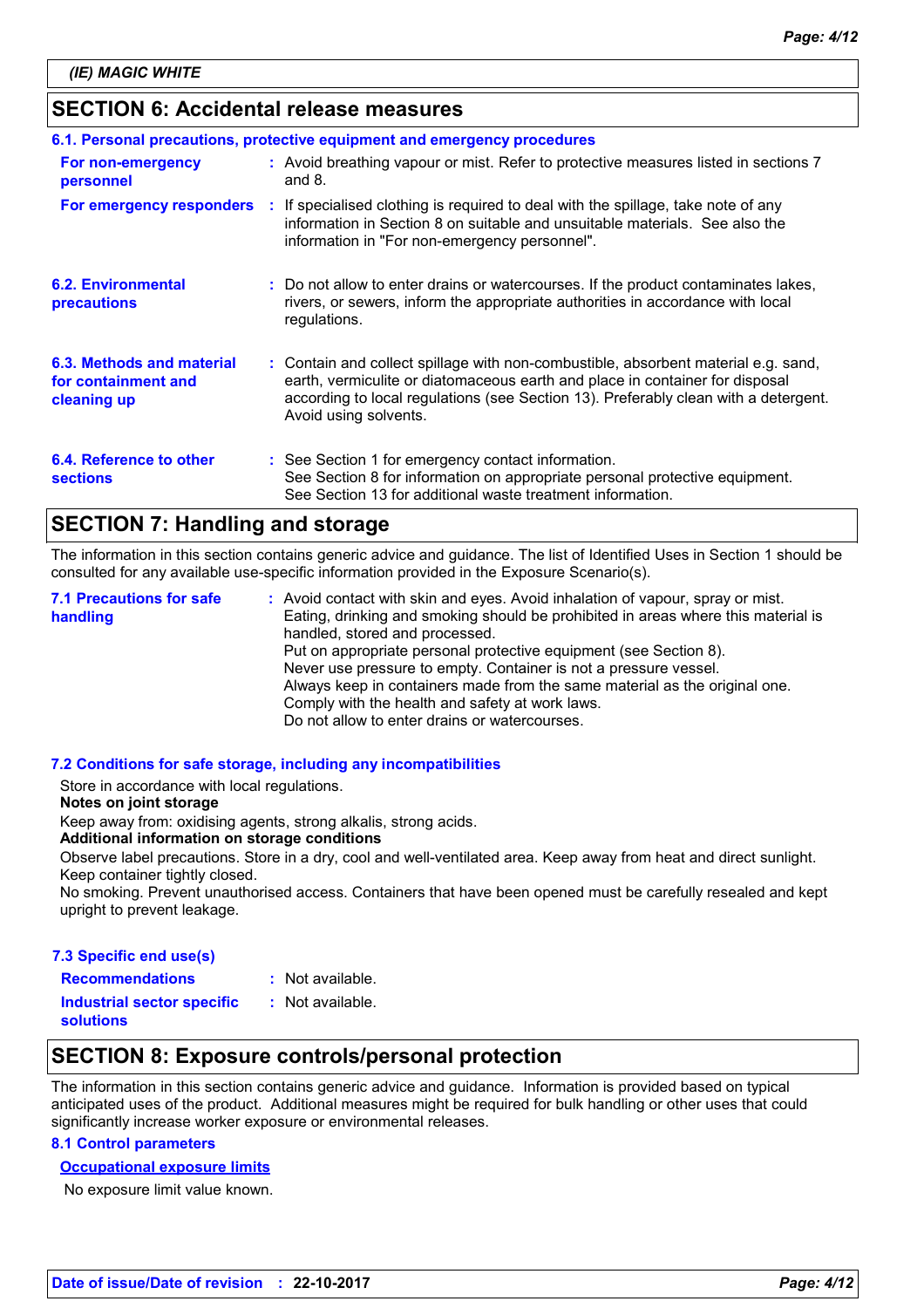# **SECTION 8: Exposure controls/personal protection**

| <b>Recommended monitoring</b><br>procedures     | : If this product contains ingredients with exposure limits, personal, workplace<br>atmosphere or biological monitoring may be required to determine the<br>effectiveness of the ventilation or other control measures and/or the necessity to<br>use respiratory protective equipment. Reference should be made to monitoring<br>standards, such as the following: European Standard EN 689 (Workplace<br>atmospheres - Guidance for the assessment of exposure by inhalation to<br>chemical agents for comparison with limit values and measurement strategy)<br>European Standard EN 14042 (Workplace atmospheres - Guide for the<br>application and use of procedures for the assessment of exposure to chemical<br>and biological agents) European Standard EN 482 (Workplace atmospheres -<br>General requirements for the performance of procedures for the measurement of<br>chemical agents) Reference to national guidance documents for methods for the<br>determination of hazardous substances will also be required. |
|-------------------------------------------------|------------------------------------------------------------------------------------------------------------------------------------------------------------------------------------------------------------------------------------------------------------------------------------------------------------------------------------------------------------------------------------------------------------------------------------------------------------------------------------------------------------------------------------------------------------------------------------------------------------------------------------------------------------------------------------------------------------------------------------------------------------------------------------------------------------------------------------------------------------------------------------------------------------------------------------------------------------------------------------------------------------------------------------|
| <b>DNELS/DMELS</b><br>No DNELs/DMELs available. |                                                                                                                                                                                                                                                                                                                                                                                                                                                                                                                                                                                                                                                                                                                                                                                                                                                                                                                                                                                                                                    |
| <b>PNECs</b>                                    |                                                                                                                                                                                                                                                                                                                                                                                                                                                                                                                                                                                                                                                                                                                                                                                                                                                                                                                                                                                                                                    |
| No PNECs available                              |                                                                                                                                                                                                                                                                                                                                                                                                                                                                                                                                                                                                                                                                                                                                                                                                                                                                                                                                                                                                                                    |
| <b>8.2 Exposure controls</b>                    |                                                                                                                                                                                                                                                                                                                                                                                                                                                                                                                                                                                                                                                                                                                                                                                                                                                                                                                                                                                                                                    |
| <b>Appropriate engineering</b><br>controls      | : Provide adequate ventilation. Where reasonably practicable, this should be<br>achieved by the use of local exhaust ventilation and good general extraction. If<br>these are not sufficient to maintain concentrations of particulates and solvent<br>vapours below the OEL, suitable respiratory protection must be worn.                                                                                                                                                                                                                                                                                                                                                                                                                                                                                                                                                                                                                                                                                                        |
| <b>Individual protection measures</b>           |                                                                                                                                                                                                                                                                                                                                                                                                                                                                                                                                                                                                                                                                                                                                                                                                                                                                                                                                                                                                                                    |
| <b>Hygiene measures</b>                         | Wash hands, forearms and face thoroughly after handling chemical products,<br>before eating, smoking and using the lavatory and at the end of the working<br>period. Appropriate techniques should be used to remove potentially<br>contaminated clothing. Wash contaminated clothing before reusing. Ensure that<br>eyewash stations and safety showers are close to the workstation location.                                                                                                                                                                                                                                                                                                                                                                                                                                                                                                                                                                                                                                    |
| <b>Eye/face protection</b>                      | : Use safety eyewear designed to protect against splash of liquids.                                                                                                                                                                                                                                                                                                                                                                                                                                                                                                                                                                                                                                                                                                                                                                                                                                                                                                                                                                |
| <b>Skin protection</b>                          |                                                                                                                                                                                                                                                                                                                                                                                                                                                                                                                                                                                                                                                                                                                                                                                                                                                                                                                                                                                                                                    |
| <b>Hand protection</b>                          |                                                                                                                                                                                                                                                                                                                                                                                                                                                                                                                                                                                                                                                                                                                                                                                                                                                                                                                                                                                                                                    |
| <b>Gloves</b>                                   | $\triangleright$ or all types of exposure, a glove with protection class of 2 or higher<br>(breakthrough time > 30 minutes according to EN374) is recommended.<br>Recommended gloves: Nitrile, thickness $\geq 0.12$ mm.                                                                                                                                                                                                                                                                                                                                                                                                                                                                                                                                                                                                                                                                                                                                                                                                           |
|                                                 | NOTICE: The selection of a specific glove for a particular application and<br>duration of use in a workplace should also take into account all relevant<br>workplace factors such as, but not limited to: Other chemicals which may be<br>handled, physical requirements (cut/puncture protection, dexterity, thermal<br>protection), potential body reactions to glove materials, as well as the instructions/<br>specifications provided by the glove supplier.                                                                                                                                                                                                                                                                                                                                                                                                                                                                                                                                                                  |
|                                                 | The user must check that the final choice of type of glove selected for handling<br>this product is the most appropriate and takes into account the particular<br>conditions of use, as included in the user's risk assessment.                                                                                                                                                                                                                                                                                                                                                                                                                                                                                                                                                                                                                                                                                                                                                                                                    |
|                                                 | Gloves should be replaced regularly and if there is any sign of damage to the<br>glove material.                                                                                                                                                                                                                                                                                                                                                                                                                                                                                                                                                                                                                                                                                                                                                                                                                                                                                                                                   |
|                                                 | Always ensure that the gloves are free from defects and that they are stored and<br>used correctly.                                                                                                                                                                                                                                                                                                                                                                                                                                                                                                                                                                                                                                                                                                                                                                                                                                                                                                                                |
| <b>Body protection</b>                          | : Personnel should wear antistatic clothing made of natural fibres or of high-<br>temperature-resistant synthetic fibres.                                                                                                                                                                                                                                                                                                                                                                                                                                                                                                                                                                                                                                                                                                                                                                                                                                                                                                          |
| <b>Other skin protection</b>                    | : Appropriate footwear and any additional skin protection measures should be<br>selected based on the task being performed and the risks involved and should be<br>approved by a specialist before handling this product.                                                                                                                                                                                                                                                                                                                                                                                                                                                                                                                                                                                                                                                                                                                                                                                                          |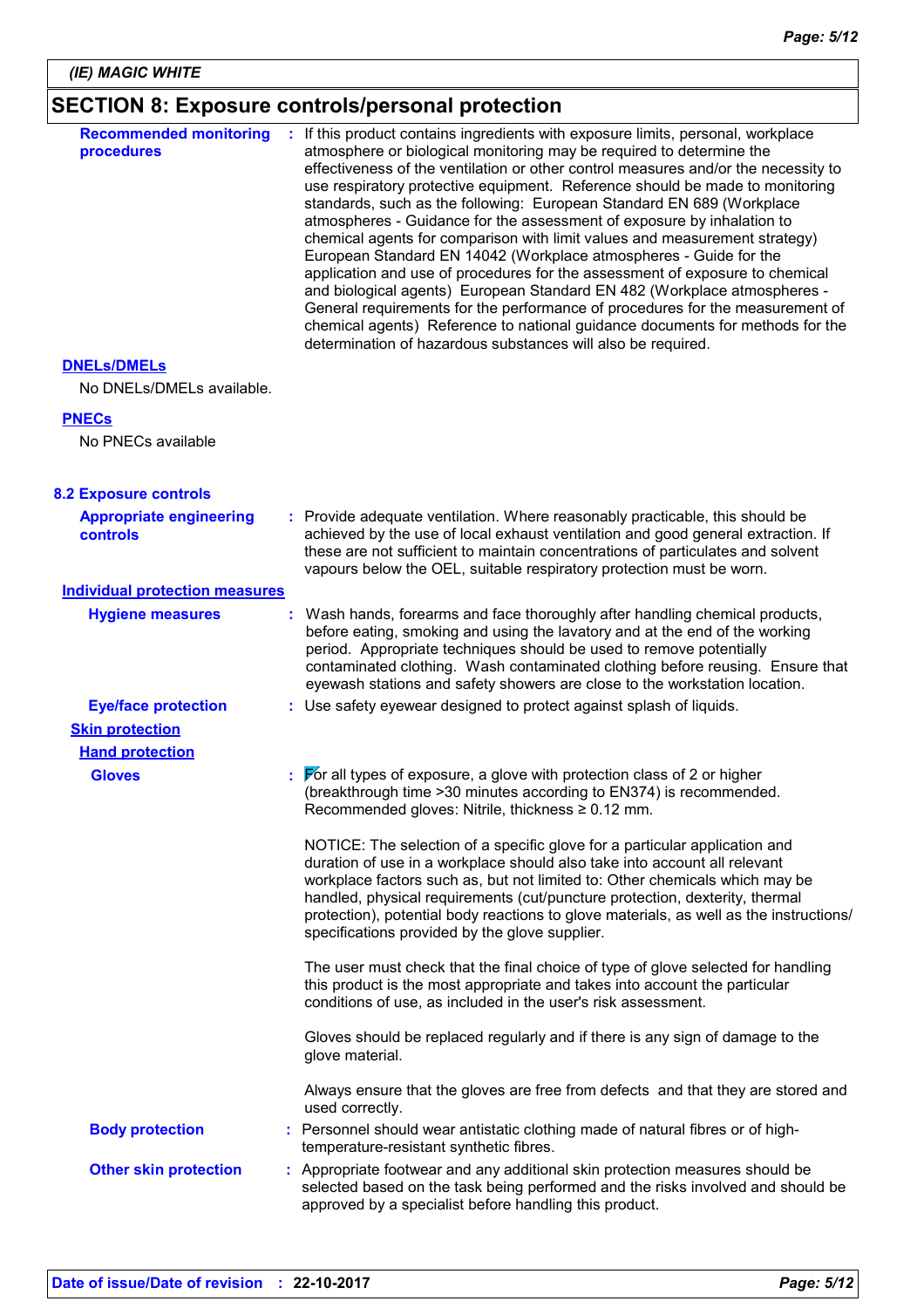# **SECTION 8: Exposure controls/personal protection**

| <b>Respiratory protection</b>             | : If workers are exposed to concentrations above the exposure limit, they must use<br>appropriate, certified respirators.                                                                                                                                                                                                                                                                                                                                                                                                                                                                                                                                                               |
|-------------------------------------------|-----------------------------------------------------------------------------------------------------------------------------------------------------------------------------------------------------------------------------------------------------------------------------------------------------------------------------------------------------------------------------------------------------------------------------------------------------------------------------------------------------------------------------------------------------------------------------------------------------------------------------------------------------------------------------------------|
|                                           | OLD LEAD-BASED PAINTS:                                                                                                                                                                                                                                                                                                                                                                                                                                                                                                                                                                                                                                                                  |
|                                           | When surfaces are to be prepared for painting, account should be taken of the<br>age of the property and the possibility that lead-pigmented paint might be present.<br>There is a possibility that ingestion or inhalation of scrapings or dust arising from<br>the preparation work could cause health effects. As a working rule you should<br>assume that this will be the case if the age of the property is pre 1960.                                                                                                                                                                                                                                                             |
|                                           | Where possible wet sanding or chemical stripping methods should be used with<br>surfaces of this type to avoid the creation of dust. When dry sanding cannot be<br>avoided, and effective local exhaust ventilation is not available, it is recommended<br>that a dust respirator is worn, that is approved for use with lead dusts, and its type<br>selected on the basis of the COSHH assessment, taking into account the<br>Workplace Exposure Limit for lead in air. Furthermore, steps should be taken to<br>ensure containment of the dusts created, and that all practicable measures are<br>taken to clean up thoroughly all deposits of dusts in and around the affected area. |
|                                           | Respiratory protection in case of dust or spray mist formation. (particle filter<br>EN143 type P2) Respiratory protection in case of vapour formation. (half mask<br>with combination filter A2-P2 til concentrations of 0,5 Vol%.)                                                                                                                                                                                                                                                                                                                                                                                                                                                     |
|                                           | The current Control of Lead at Work Regulations approved code of practice<br>should be consulted for advice on protective clothing and personal hygiene<br>precautions. Care should also be taken to exclude visitors, members of the<br>household and especially children from the affected area, during the actual work<br>and the subsequent clean up operations. All scrapings, dust, etc. should be<br>disposed of by the professional painting contractor as Hazardous Waste.                                                                                                                                                                                                     |
|                                           | Extra precautions will also need to be taken when burning off old lead-based<br>paints because fumes containing lead will be produced. It is recommended that a<br>respirator, approved for use with particulate fumes of lead is selected on the basis<br>of the COSHH assessment, taking into account the Workplace Exposure Limit for<br>lead in air. Similar precautions to those given above about sanding should be<br>taken with reference to protective clothing, disposal of scrapings and dusts, and<br>exclusion of other personnel and especially children from the building during<br>actual work and the subsequent clean up operations.                                  |
|                                           | Avoid the inhalation of dust. Wear suitable face mask if dry sanding. Special<br>precautions should be taken during surface preparation of pre-1960s paint<br>surfaces over wood and metal as they may contain harmful lead.                                                                                                                                                                                                                                                                                                                                                                                                                                                            |
| <b>Environmental exposure</b><br>controls | : Do not allow to enter drains or watercourses.                                                                                                                                                                                                                                                                                                                                                                                                                                                                                                                                                                                                                                         |

# **SECTION 9: Physical and chemical properties**

| 9.1. Information on basic physical and chemical properties |  |  |  |
|------------------------------------------------------------|--|--|--|
| <b>Appearance</b>                                          |  |  |  |

| <b>Physical state</b>                      | : Liquid.             |
|--------------------------------------------|-----------------------|
| <b>Colour</b>                              | : Various: See label. |
| <b>Odour</b>                               | $:$ Not available.    |
| <b>Odour threshold</b>                     | $\pm$ Not available.  |
| рH                                         | : Not available.      |
| <b>Melting point/freezing point</b>        | $:$ Not available.    |
| Initial boiling point and boiling<br>range | $: 100^{\circ}$ C     |
| <b>Flash point</b>                         | : Not applicable.     |
| <b>Evaporation rate</b>                    | $:$ Not available.    |
|                                            |                       |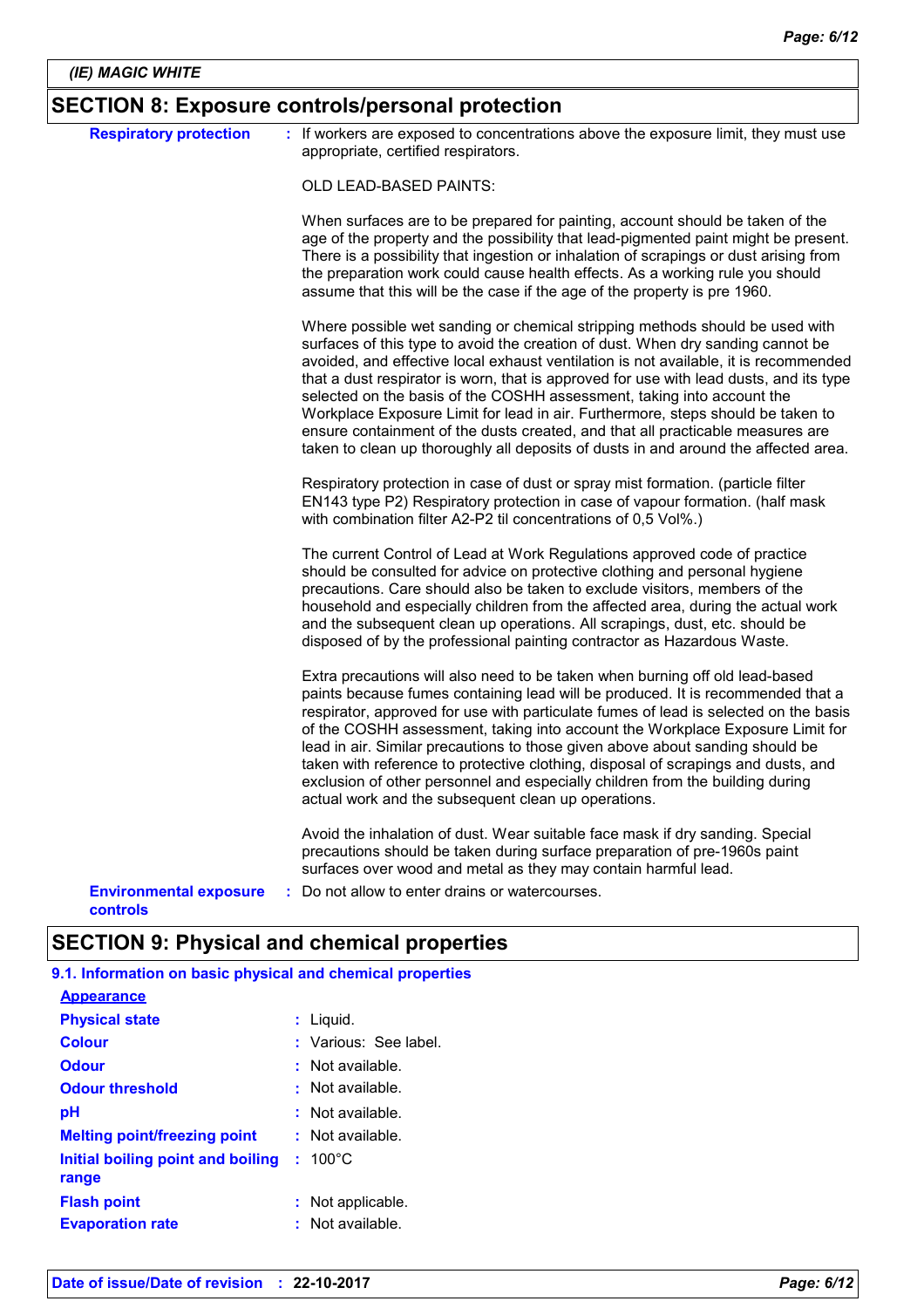# **SECTION 9: Physical and chemical properties**

| <b>Upper/lower flammability or</b><br>explosive limits             | $:$ Not available.                                         |
|--------------------------------------------------------------------|------------------------------------------------------------|
| <b>Vapour pressure</b>                                             | $:$ Not available.                                         |
| <b>Vapour density</b>                                              | $:$ Not available.                                         |
| <b>Relative density</b>                                            | $\frac{1}{2}$ 1.38                                         |
| <b>Solubility(ies)</b>                                             | : Easily soluble in the following materials: cold water.   |
| <b>Solubility in water</b>                                         | : Not available.                                           |
| <b>Partition coefficient: n-octanol/ : Not available.</b><br>water |                                                            |
| <b>Auto-ignition temperature</b>                                   | : Not available.                                           |
| <b>Decomposition temperature</b>                                   | $:$ Not available.                                         |
| <b>Viscosity</b>                                                   | Kinematic (room temperature): $5.08 \text{ cm}^2/\text{s}$ |
| <b>Explosive properties</b>                                        | : Not available.                                           |
| <b>Oxidising properties</b>                                        | $:$ Not available.                                         |
| 9.2. Other information                                             |                                                            |
|                                                                    |                                                            |

No additional information.

| <b>SECTION 10: Stability and reactivity</b> |                                                                                                                                         |  |
|---------------------------------------------|-----------------------------------------------------------------------------------------------------------------------------------------|--|
| 10.1. Reactivity                            | : No specific test data related to reactivity available for this product or its ingredients.                                            |  |
| <b>10.2. Chemical stability</b>             | : Stable under recommended storage and handling conditions (see Section 7).                                                             |  |
| 10.3. Possibility of<br>hazardous reactions | : Under normal conditions of storage and use, hazardous reactions will not occur.                                                       |  |
| 10.4. Conditions to avoid                   | : When exposed to high temperatures may produce hazardous decomposition<br>products.                                                    |  |
| <b>10.5. Incompatible materials</b>         | Keep away from the following materials to prevent strong exothermic reactions:<br>÷.<br>oxidising agents, strong alkalis, strong acids. |  |
| 10.6. Hazardous<br>decomposition products   | : Under normal conditions of storage and use, hazardous decomposition products<br>should not be produced.                               |  |

### **SECTION 11: Toxicological information**

#### **11.1. Information on toxicological effects**

There are no data available on the mixture itself. The product is not classified as hazardous according to Regulation (EC) 1272/2008 as amended.

Repeated or prolonged contact with the mixture may cause removal of natural fat from the skin, resulting in nonallergic contact dermatitis and absorption through the skin.

If splashed in the eyes, the liquid may cause irritation and reversible damage.

This takes into account, where known, delayed and immediate effects and also chronic effects of components from short-term and long-term exposure by oral, inhalation and dermal routes of exposure and eye contact.

Contains C(M)IT/MIT(3:1). May produce an allergic reaction.

| <b>Acute toxicity</b>           |                  |
|---------------------------------|------------------|
| <b>Conclusion/Summary</b>       | Not available.   |
| <b>Acute toxicity estimates</b> |                  |
| Not available.                  |                  |
| <b>Irritation/Corrosion</b>     |                  |
| <b>Conclusion/Summary</b>       | : Not available. |
| <b>Sensitisation</b>            |                  |
|                                 |                  |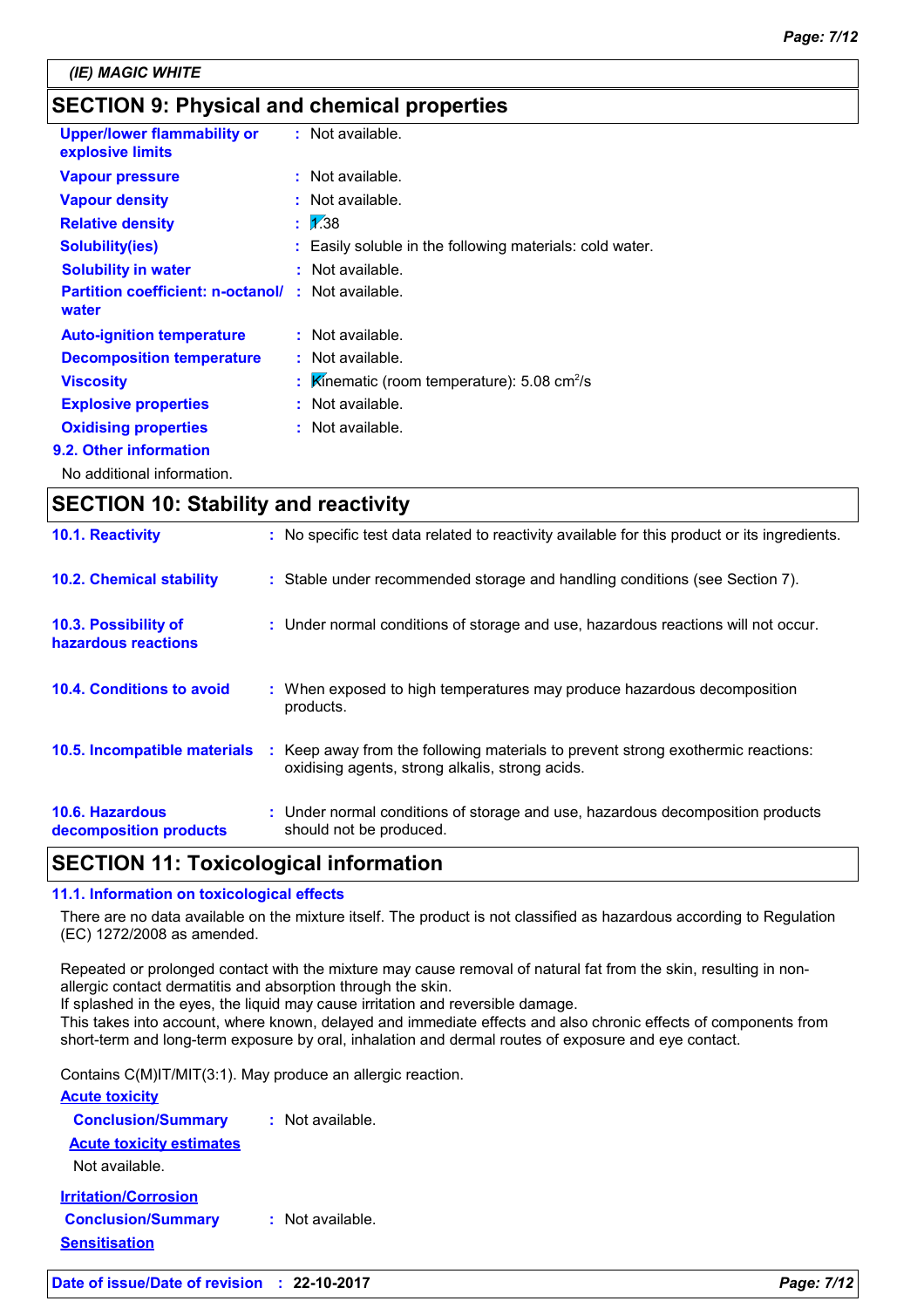# **SECTION 11: Toxicological information**

| <b>Conclusion/Summary</b>                                 | : Not available. |
|-----------------------------------------------------------|------------------|
| <b>Mutagenicity</b>                                       |                  |
| <b>Conclusion/Summary</b>                                 | : Not available. |
| <b>Carcinogenicity</b>                                    |                  |
| <b>Conclusion/Summary</b>                                 | : Not available. |
| <b>Reproductive toxicity</b>                              |                  |
| <b>Conclusion/Summary</b>                                 | : Not available. |
| <u>Teratogenicity</u>                                     |                  |
| <b>Conclusion/Summary</b>                                 | : Not available. |
| <b>Specific target organ toxicity (single exposure)</b>   |                  |
| Not available.                                            |                  |
| <b>Specific target organ toxicity (repeated exposure)</b> |                  |
| Not available.                                            |                  |
|                                                           |                  |

#### **Aspiration hazard**

Not available.

**Other information :** : Not available.

### **SECTION 12: Ecological information**

#### **12.1. Toxicity**

There are no data available on the mixture itself. Do not allow to enter drains or watercourses.

The mixture has been assessed following the summation method of the CLP Regulation (EC) No 1272/2008 and is not classified as hazardous to the environment.

**Conclusion/Summary :** Not available.

#### **12.2. Persistence and degradability**

| <b>Conclusion/Summary : Not available.</b>              |  |                                                       |  |
|---------------------------------------------------------|--|-------------------------------------------------------|--|
| 12.3. Bioaccumulative potential                         |  |                                                       |  |
| 12.4. Mobility in soil                                  |  |                                                       |  |
| <b>Soil/water partition</b><br><b>coefficient (Koc)</b> |  | : Not available.                                      |  |
| <b>Mobility</b>                                         |  | $:$ Not available.                                    |  |
| 12.5. Results of PBT and vPvB assessment                |  |                                                       |  |
| <b>PBT</b>                                              |  | : Not applicable.                                     |  |
|                                                         |  | P: Not available. B: Not available. T: Not available. |  |
| <b>vPvB</b>                                             |  | : Not applicable.                                     |  |
|                                                         |  | vP: Not available, vB: Not available.                 |  |
| 12.6. Other adverse effects                             |  | : No known significant effects or critical hazards.   |  |

### **SECTION 13: Disposal considerations**

The information in this section contains generic advice and guidance. The list of Identified Uses in Section 1 should be consulted for any available use-specific information provided in the Exposure Scenario(s).

#### **13.1 Waste treatment methods**

**Product**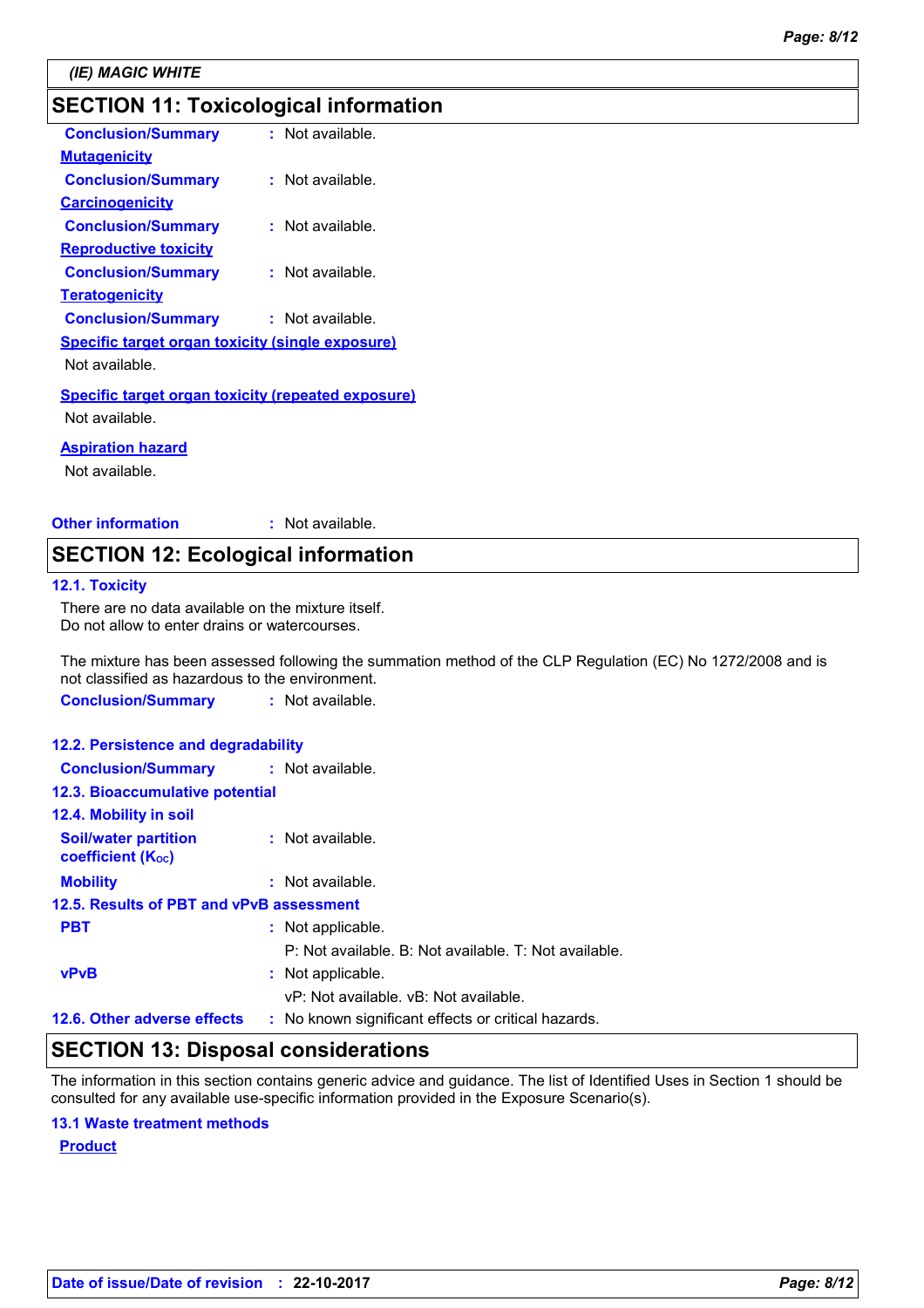# **SECTION 13: Disposal considerations**

| <b>Methods of disposal</b>     | : The generation of waste should be avoided or minimised wherever possible.<br>Disposal of this product, solutions and any by-products should at all times comply<br>with the requirements of environmental protection and waste disposal legislation<br>and any regional local authority requirements. Dispose of surplus and non-<br>recyclable products via a licensed waste disposal contractor. Waste should not be<br>disposed of untreated to the sewer unless fully compliant with the requirements of<br>all authorities with jurisdiction. |
|--------------------------------|------------------------------------------------------------------------------------------------------------------------------------------------------------------------------------------------------------------------------------------------------------------------------------------------------------------------------------------------------------------------------------------------------------------------------------------------------------------------------------------------------------------------------------------------------|
| <b>Hazardous waste</b>         | : Within the present knowledge of the supplier, this product is not regarded as<br>hazardous waste, as defined by EU Directive 2008/98/EC.                                                                                                                                                                                                                                                                                                                                                                                                           |
| <b>Disposal considerations</b> | Do not allow to enter drains or watercourses.<br>Dispose of according to all federal, state and local applicable regulations.<br>If this product is mixed with other wastes, the original waste product code may no<br>longer apply and the appropriate code should be assigned.<br>For further information, contact your local waste authority.                                                                                                                                                                                                     |
| <b>Packaging</b>               |                                                                                                                                                                                                                                                                                                                                                                                                                                                                                                                                                      |
| <b>Methods of disposal</b>     | : The generation of waste should be avoided or minimised wherever possible. Waste<br>packaging should be recycled. Incineration or landfill should only be considered<br>when recycling is not feasible.                                                                                                                                                                                                                                                                                                                                             |
| <b>Disposal considerations</b> | : Using information provided in this safety data sheet, advice should be obtained from<br>the relevant waste authority on the classification of empty containers.<br>Empty containers must be scrapped or reconditioned.<br>Dispose of containers contaminated by the product in accordance with local or<br>national legal provisions.                                                                                                                                                                                                              |
| <b>Special precautions</b>     | : This material and its container must be disposed of in a safe way. Empty containers<br>or liners may retain some product residues. Avoid dispersal of spilt material and<br>runoff and contact with soil, waterways, drains and sewers.                                                                                                                                                                                                                                                                                                            |

# **SECTION 14: Transport information**

# **Information pertaining to IATA and ADN is considered not relevant since the material is not packaged in the correct approved packaging required of these methods of transport.**

|                                                                                      | <b>ADR</b>       | <b>IMDG</b>     |
|--------------------------------------------------------------------------------------|------------------|-----------------|
| 14.1 UN number                                                                       | Not regulated.   | Not regulated.  |
| 14.2 UN proper<br>shipping name                                                      | Not applicable.  | Not applicable. |
| <b>14.3 Transport</b><br>hazard class(es)<br><b>Class</b><br><b>Subsidiary class</b> | Not applicable.  | Not applicable. |
| <b>14.4 Packing group</b>                                                            | Not applicable.  | Not applicable. |
| 14.5<br><b>Environmental</b><br>hazards                                              |                  |                 |
| <b>Marine pollutant</b>                                                              | No.              | No.             |
| <b>Marine pollutant</b><br><b>substances</b>                                         |                  | Not available.  |
|                                                                                      |                  |                 |
| Date of issue/Date of revision                                                       | 22-10-2017<br>÷. | Page: 9/12      |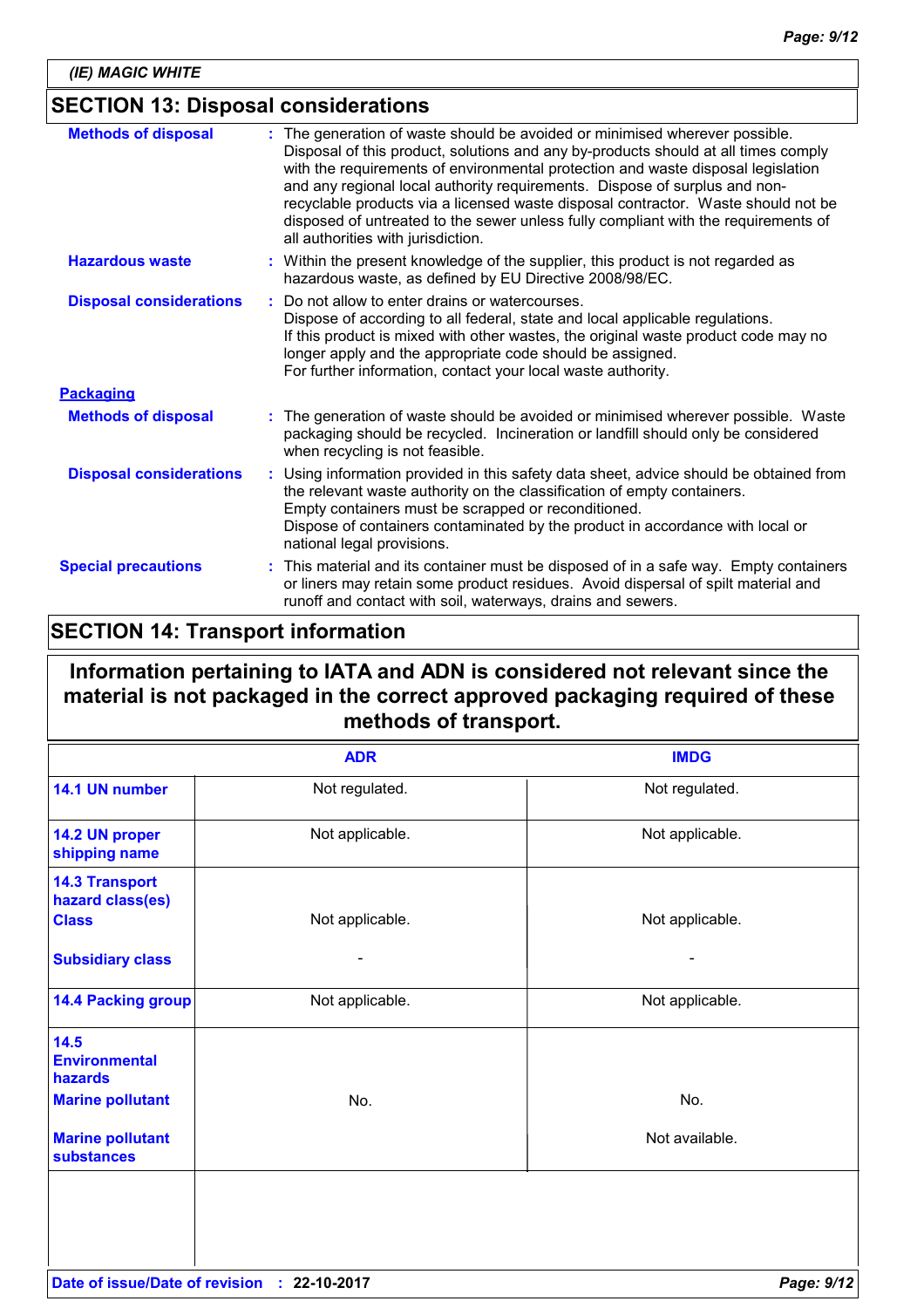*(IE) MAGIC WHITE*

# **Information pertaining to IATA and ADN is considered not relevant since the material is not packaged in the correct approved packaging required of these methods of transport.**

| <b>14.6 Special</b><br>precautions for<br>user                                                            | Transport within user's premises: always<br>transport in closed containers that are upright<br>and secure. Ensure that persons transporting<br>the product know what to do in the event of an<br>accident or spillage. |                 |  |  |
|-----------------------------------------------------------------------------------------------------------|------------------------------------------------------------------------------------------------------------------------------------------------------------------------------------------------------------------------|-----------------|--|--|
| <b>HI/Kemler number</b><br><b>Emergency</b><br>schedules (EmS)                                            | Not available.                                                                                                                                                                                                         | Not applicable. |  |  |
| 14.7 Transport in bulk<br>: Not applicable.<br>according to Annex II of<br><b>MARPOL and the IBC Code</b> |                                                                                                                                                                                                                        |                 |  |  |
| <b>Additional</b><br><i>information</i>                                                                   |                                                                                                                                                                                                                        |                 |  |  |

## **SECTION 15: Regulatory information**

**15.1 Safety, health and environmental regulations/legislation specific for the substance or mixture**

#### **EU Regulation (EC) No. 1907/2006 (REACH)**

**Annex XIV - List of substances subject to authorisation**

**Annex XIV**

None of the components are listed.

**Substances of very high concern**

None of the components are listed, or the component present is below its threshold.

**Annex XVII - Restrictions : Not applicable. on the manufacture, placing on the market and use of certain dangerous substances, mixtures and articles**

**Other EU regulations**

**VOC blacks :** Compliant with EU law for this product subcategory: see label

**Europe inventory :** At least one component is not listed.

**Ozone depleting substances (1005/2009/EU)** Not listed.

**Prior Informed Consent (PIC) (649/2012/EU)** Not listed.

**Seveso Directive**

This product is not controlled under the Seveso Directive.

**International regulations Chemical Weapon Convention List Schedules I, II & III Chemicals** Not listed.

**Montreal Protocol (Annexes A, B, C, E)**

Not listed.

**Stockholm Convention on Persistent Organic Pollutants** Not listed.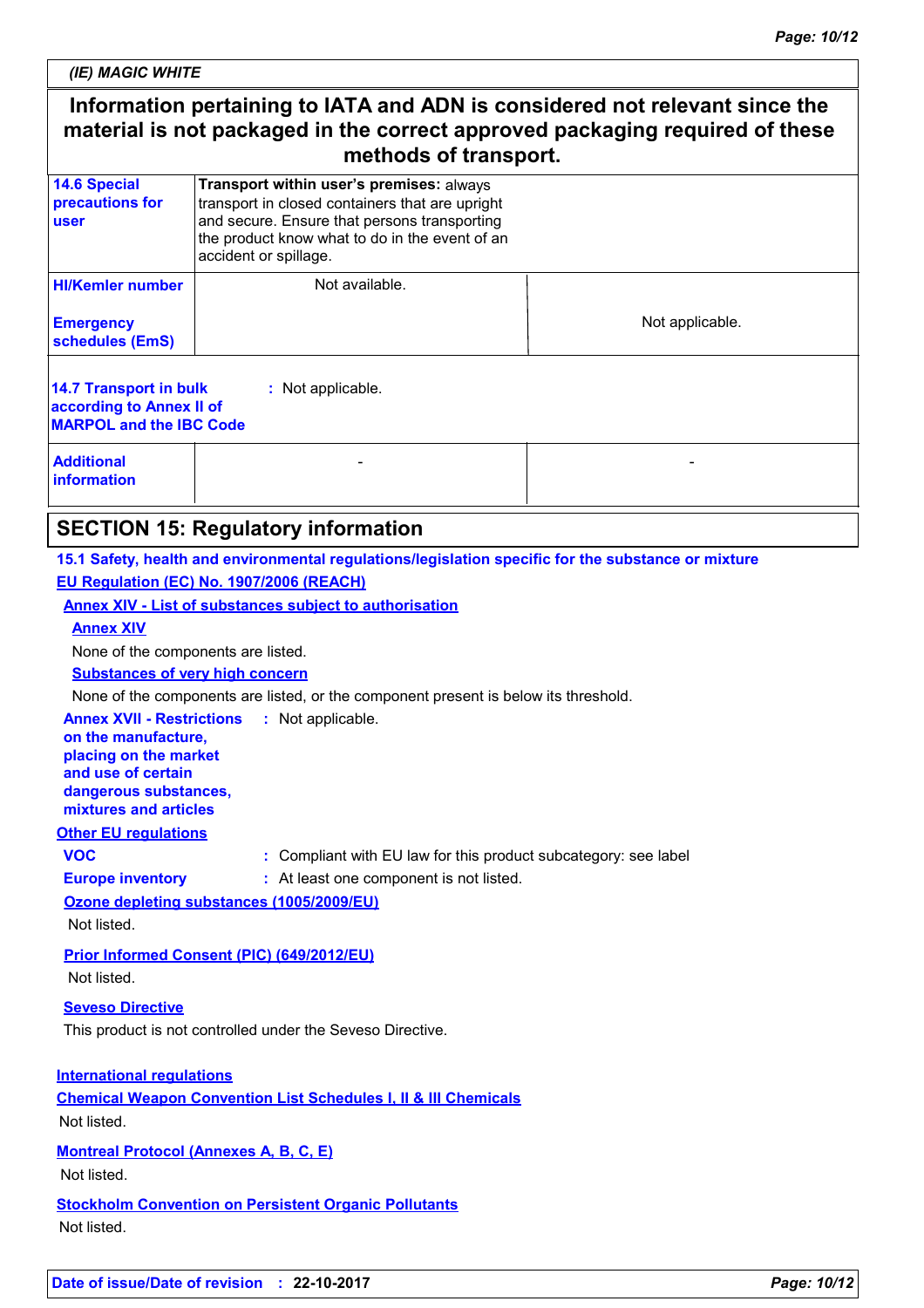## **SECTION 15: Regulatory information**

**Rotterdam Convention on Prior Inform Consent (PIC)**

Not listed.

#### **UNECE Aarhus Protocol on POPs and Heavy Metals**

Not listed.

**Turkey :** At least one component is not listed.

**15.2 Chemical safety :** Not applicable.

**assessment**

### **SECTION 16: Other information**

**CEPE code :** 8

 $\nabla$  Indicates information that has changed from previously issued version.

| <b>Abbreviations and acronyms : ATE = Acute Toxicity Estimate</b> |                                                                               |
|-------------------------------------------------------------------|-------------------------------------------------------------------------------|
|                                                                   | CLP = Classification, Labelling and Packaging Regulation [Regulation (EC) No. |
|                                                                   | 1272/2008]                                                                    |
|                                                                   | DMEL = Derived Minimal Effect Level                                           |
|                                                                   | DNEL = Derived No Effect Level                                                |
|                                                                   | EUH statement = CLP-specific Hazard statement                                 |
|                                                                   | PBT = Persistent, Bioaccumulative and Toxic                                   |
|                                                                   | PNEC = Predicted No Effect Concentration                                      |
|                                                                   | <b>RRN = REACH Registration Number</b>                                        |
|                                                                   | vPvB = Very Persistent and Very Bioaccumulative                               |

#### **Procedure used to derive the classification according to Regulation (EC) No. 1272/2008 [CLP/GHS]**

| <b>Classification</b> | <b>Justification</b> |
|-----------------------|----------------------|
| Not classified.       |                      |

#### **Full text of abbreviated H statements**

| Toxic if swallowed.                                   |
|-------------------------------------------------------|
| Toxic in contact with skin.                           |
| Causes severe skin burns and eye damage.              |
| May cause an allergic skin reaction.                  |
| Causes serious eye damage.                            |
| Toxic if inhaled.                                     |
| Very toxic to aquatic life.                           |
| Very toxic to aquatic life with long lasting effects. |
|                                                       |

#### **Full text of classifications [CLP/GHS]**

| Acute Tox. 3, H301<br>Acute Tox. 3, H311<br>Acute Tox. 3, H331<br>Aquatic Acute 1, H400<br>Aquatic Chronic 1, H410<br>Eye Dam. 1, H318<br>Skin Corr. 1B, H314<br><b>Skin Sens. 1, H317</b> |                    | ACUTE TOXICITY (oral) - Category 3<br>ACUTE TOXICITY (dermal) - Category 3<br><b>ACUTE TOXICITY (inhalation) - Category 3</b><br>ACUTE AQUATIC HAZARD - Category 1<br>LONG-TERM AQUATIC HAZARD - Category 1<br>SERIOUS EYE DAMAGE/ EYE IRRITATION - Category 1<br>SKIN CORROSION/IRRITATION - Category 1B<br>SKIN SENSITIZATION - Category 1 |
|--------------------------------------------------------------------------------------------------------------------------------------------------------------------------------------------|--------------------|----------------------------------------------------------------------------------------------------------------------------------------------------------------------------------------------------------------------------------------------------------------------------------------------------------------------------------------------|
| <b>Date of printing</b>                                                                                                                                                                    | $: 23-10-2017$     |                                                                                                                                                                                                                                                                                                                                              |
| Date of issue/ Date of<br><b>revision</b>                                                                                                                                                  | $: 22 - 10 - 2017$ |                                                                                                                                                                                                                                                                                                                                              |
| Date of previous issue                                                                                                                                                                     | $\div$ 6-4-2017    |                                                                                                                                                                                                                                                                                                                                              |
| <b>Version</b>                                                                                                                                                                             | : 11               |                                                                                                                                                                                                                                                                                                                                              |
| <b>Notice to reader</b>                                                                                                                                                                    |                    |                                                                                                                                                                                                                                                                                                                                              |